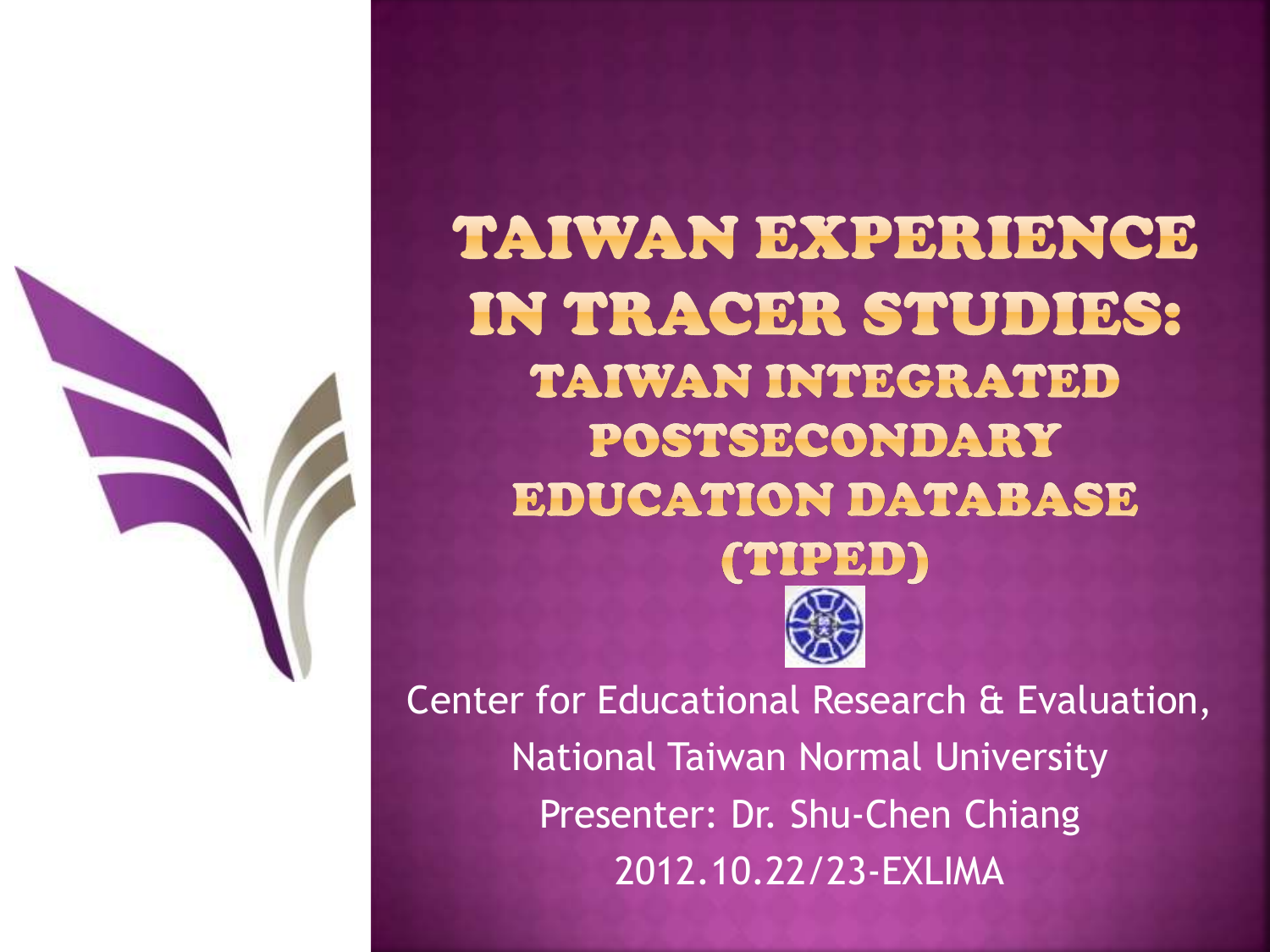

- A brief of Taiwan Integrated Postsecondary Education Database (TIPED)
- What we learned from TIPED in the last decade (2002-2012)
	- -- challenges vs. solutions
	- -- visions vs. suggestions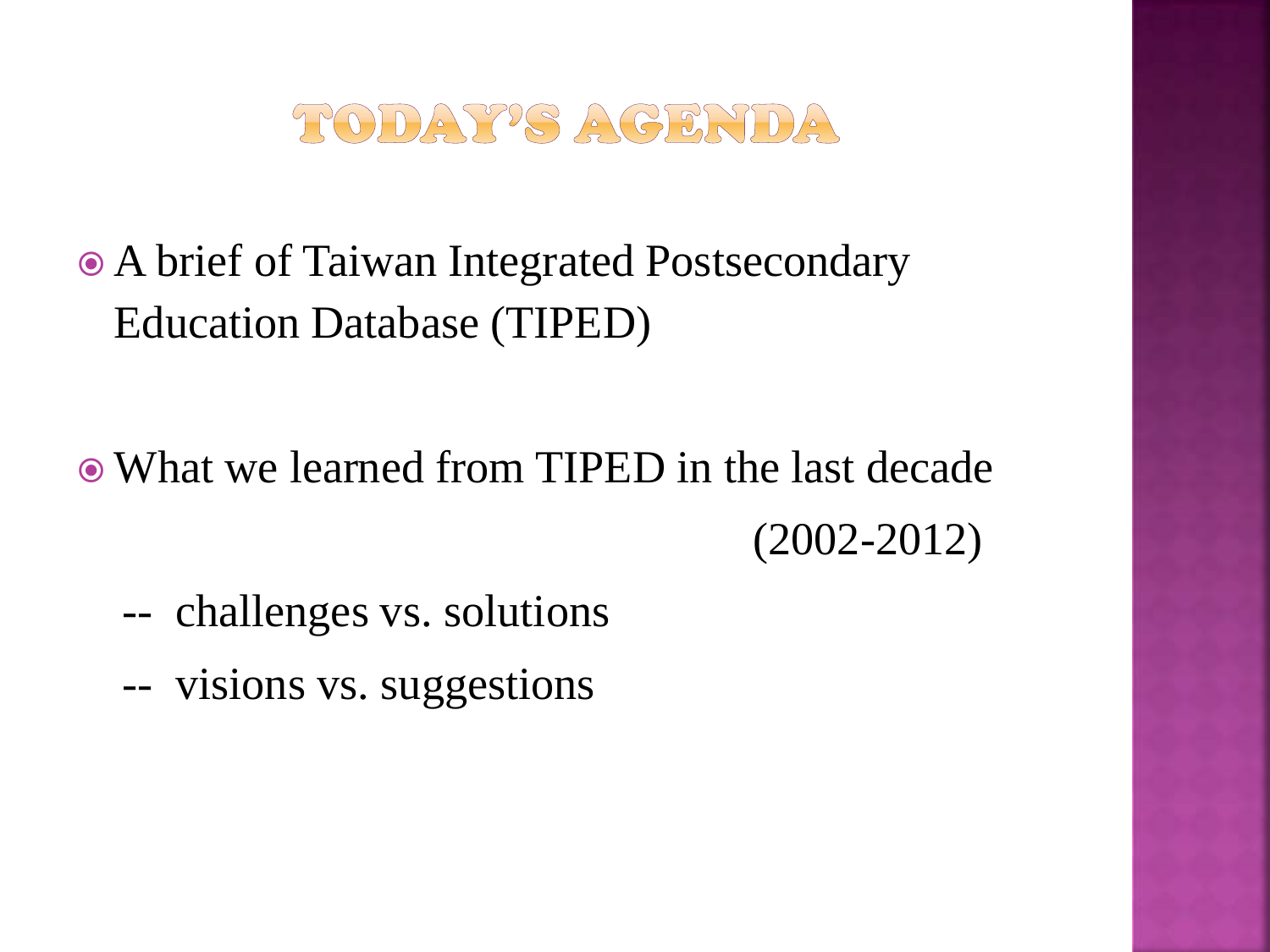

History:

Initiated by Dr. Samual, S. Peng in 2002

 Beginning in 2008, Dr. Li-Yun Wang takes the leadership and implement TIPED on a national scale

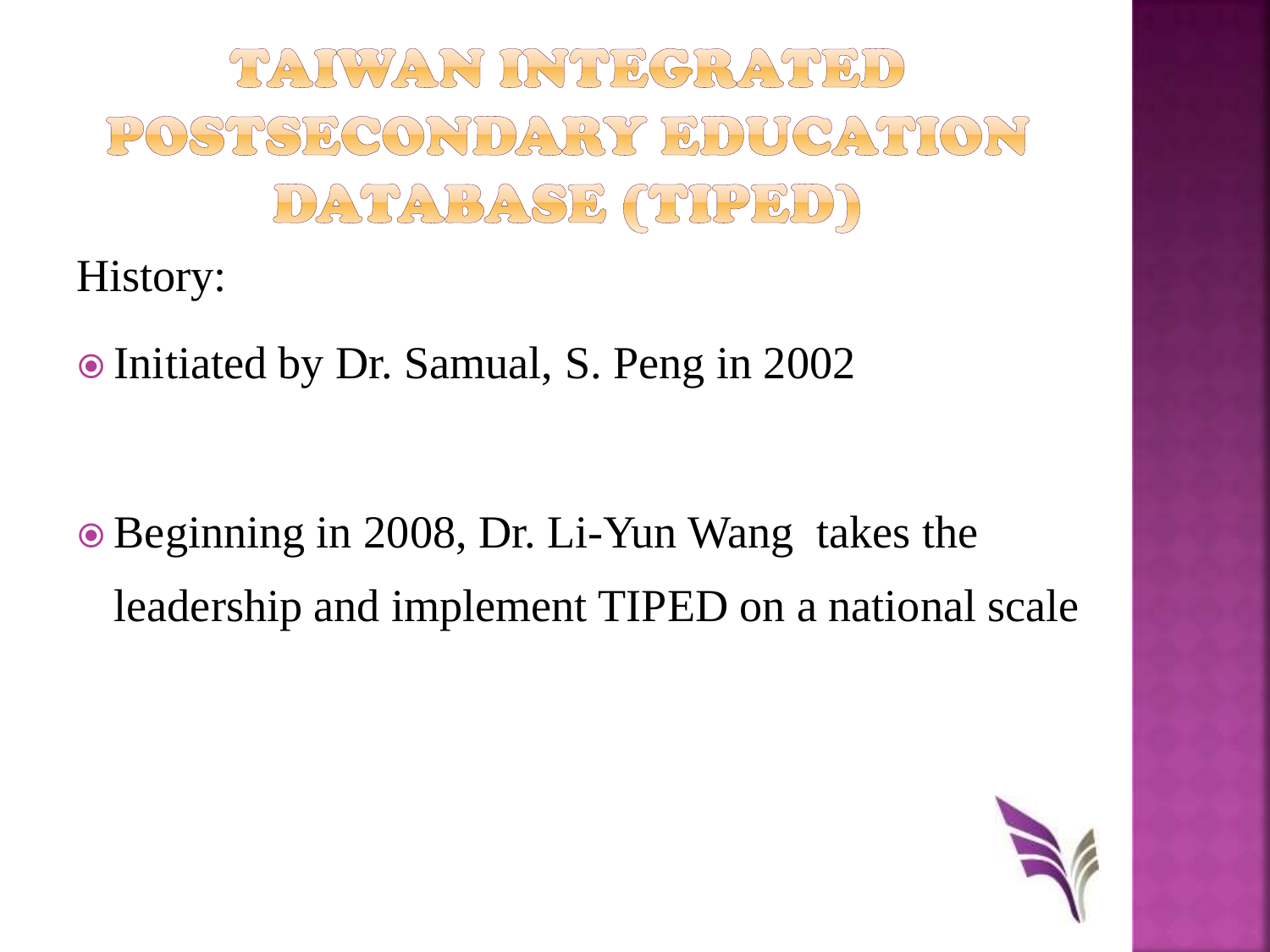

**(☆:completed;★:in process;\_\_\_:with teacher education )**

| year<br>subject      | 2002                 | 2003  | 2004                 | <b>2005</b>                 | 2006                 | 2007                             | 2008                             | 2009                                                            | 2010                                            | 2011                    |
|----------------------|----------------------|-------|----------------------|-----------------------------|----------------------|----------------------------------|----------------------------------|-----------------------------------------------------------------|-------------------------------------------------|-------------------------|
| <b>Faculty</b>       |                      |       | $\frac{1}{\sqrt{2}}$ |                             |                      |                                  |                                  | $\frac{1}{\sqrt{2}}$                                            |                                                 |                         |
| Freshmen             |                      | $z^4$ |                      | $\frac{1}{\sqrt{2}}$        |                      |                                  | $\frac{1}{\sqrt{2}}$             | $x^2$                                                           | $\frac{1}{\sqrt{2}}$                            | $\star$                 |
| Junior               |                      | $z^4$ |                      | $x^2$                       |                      |                                  | $\frac{\sqrt{\lambda}}{\lambda}$ | $\frac{\sum\limits_{i=1}^{n}a_{i}}{\sum\limits_{i=1}^{n}a_{i}}$ | $\frac{\sum_{i=1}^{n} x_i}{\sum_{i=1}^{n} x_i}$ | $\bigstar$              |
| Graduate             |                      |       |                      | $\frac{1}{2}$               | $\frac{1}{\sqrt{2}}$ | $x^2$                            | $x^2$                            | $\frac{1}{2}$                                                   | $\frac{1}{\sqrt{2}}$                            | $\bigstar$              |
| One year after       | $\frac{1}{\sqrt{2}}$ |       |                      | $\frac{1}{2}$               | $\lesssim$           | $\frac{\sqrt{\lambda}}{\lambda}$ | $\frac{\text{M}}{\text{M}}$      | $\frac{\text{M}}{\text{M}}$                                     | $\frac{1}{\sqrt{2}}$                            | $\overline{\mathbf{X}}$ |
| Three years<br>after |                      |       |                      | $\frac{\text{M}}{\text{M}}$ |                      |                                  |                                  |                                                                 |                                                 |                         |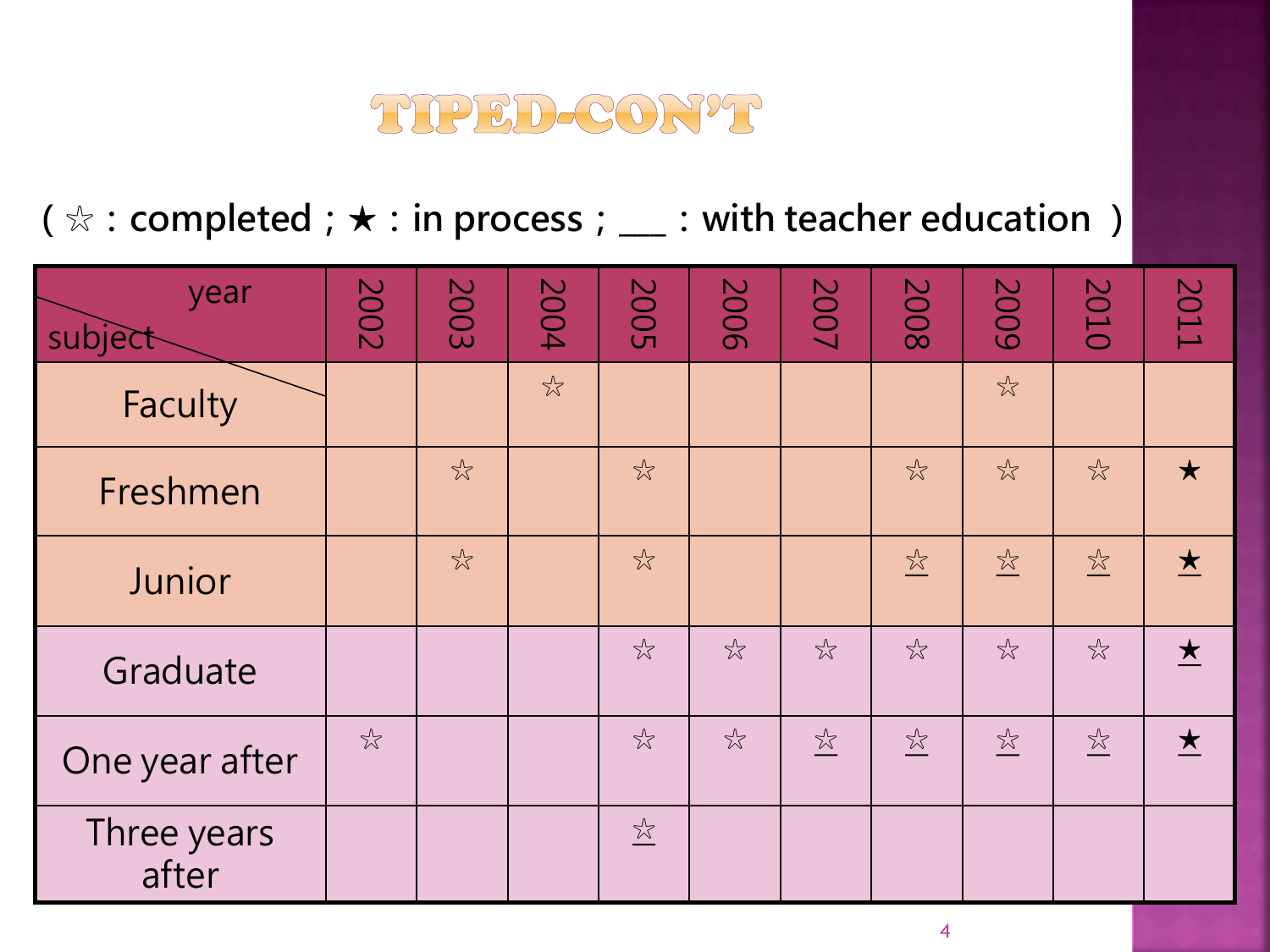## COMPONENTS OF TIPED

Note: Numbers referring to those surveyed— 1 (freshmen), 3 (junior), 4(graduate), +1(one year after graduation), +3 (three years after graduation)

| Input                                                                                      | <b>Opportunity</b>                                                               | <b>Effort</b>                                              | <b>Outcome</b>                                                                     |
|--------------------------------------------------------------------------------------------|----------------------------------------------------------------------------------|------------------------------------------------------------|------------------------------------------------------------------------------------|
| Ability<br>eg. Competence<br>$(1 \cdot 3 \cdot 4 \cdot 1 \cdot 1)$                         | Curriculum &<br>Instruction<br>$(1 \cdot 3 \cdot 4)$                             | Time<br>Allocation<br>$(1 \cdot 3)$                        | Academic<br>$(1 \cdot 3 \cdot 4 \cdot 1 \cdot 1 \cdot 3)$                          |
| Family&<br>Neighborhood<br>$(1 \cdot 3 \cdot 4 \cdot 1 \cdot 1 \cdot 3)$                   | <b>Teachers&amp;</b><br>Peers<br>$(1 \cdot 3)$                                   | <b>Study Plan</b><br>$(1 \cdot 3 \cdot 4 \cdot 1 \cdot 1)$ | Psychological<br>and<br>Behavioral<br>Outcome<br>$(1 \cdot 3 \cdot 4 \cdot 3)$     |
| <b>Disposition</b><br>eg. Attitudes towards<br>education & work<br>$(1 \cdot +1 \cdot +3)$ | Conditions of<br>life<br>$\frac{1}{(1 \cdot 3 \cdot 4 \cdot 1 \cdot 1 \cdot 3)}$ | Learning<br>behavior<br>$(1 \cdot 3)$                      | Career/Emplo<br>yability<br>$(4 \cdot +1 \cdot +3)$                                |
| Prior<br><b>Experiences</b><br>$\overline{(1 \cdot 3 \cdot 4 \cdot 1 \cdot 1 \cdot 3)}$    | School<br>Infrastructure<br>$(1 \cdot 3)$                                        | Participation<br>$(1 \cdot 3 \cdot 4)$                     | Satisfaction<br>with college<br>Education<br>$(1 \cdot 3 \cdot 4 \cdot 1 \cdot 1)$ |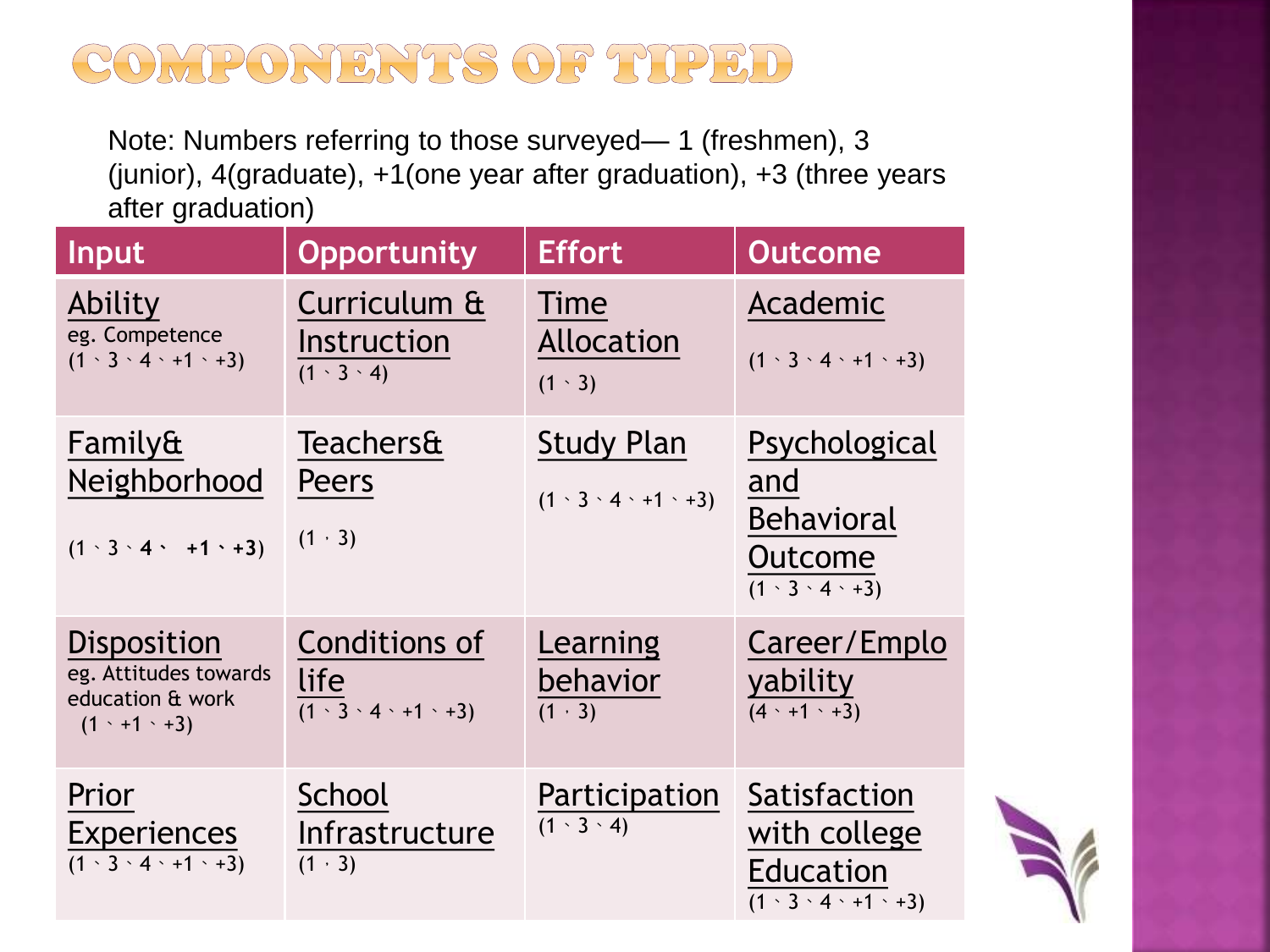WHAT WE HAVE LEARNED

Challenges & Our Solutions:

- 1. Uncertain budget vs. personnel issue gradually stabilize the budget
- 2. Changeable survey periods vs. questionnaires sustain survey periods
- 3. Poor school-based records educate/ assist institutions at the school level
- 4. Frequent changes of staff disseminate via workshops
- 5. Varying cooperation from schools promote continuously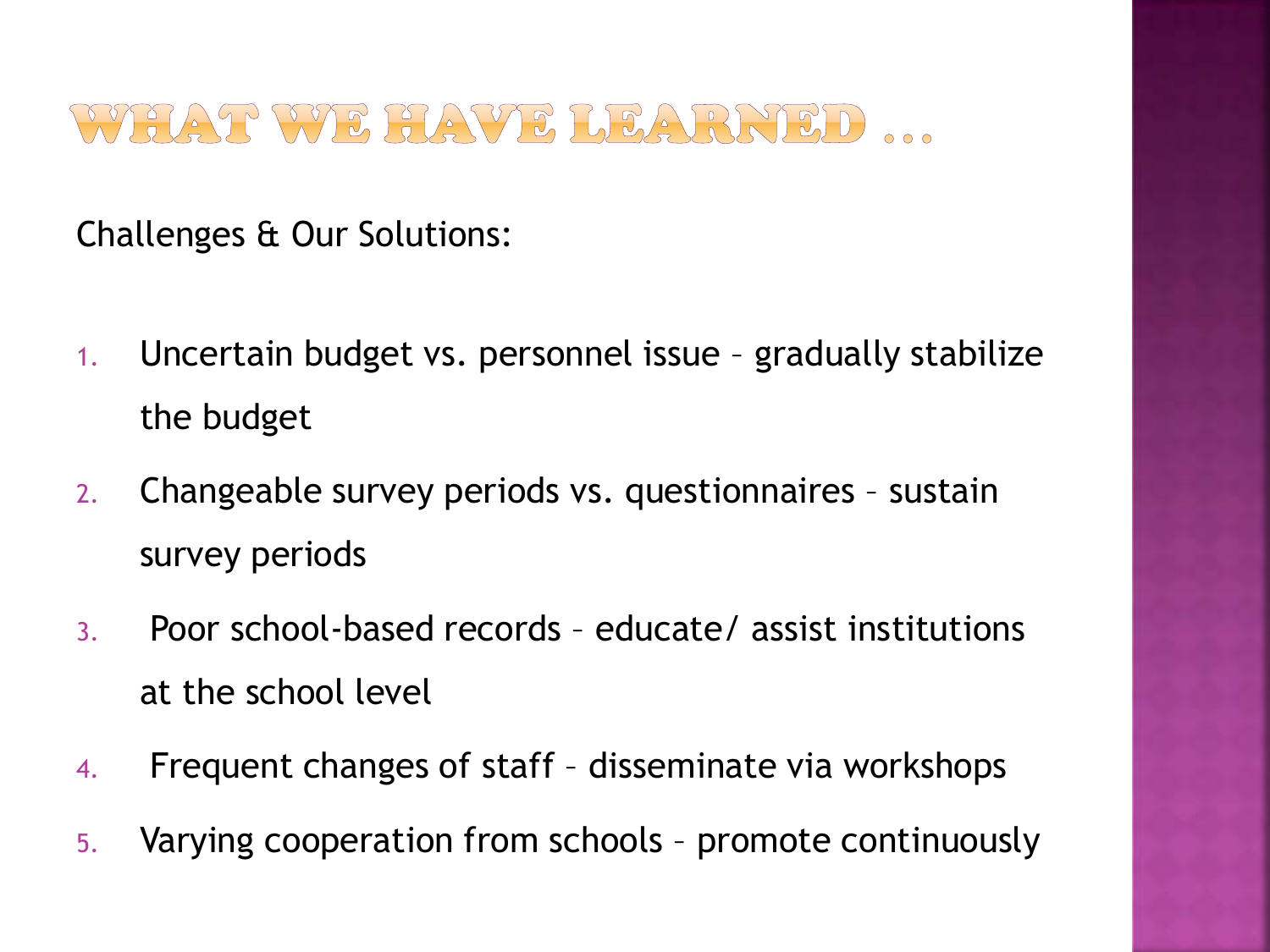## VISIONS & SUCCESTIONS?

- Assure the principle issues of higher education
- 1. Key information: government & school
- 2. Important issues: by rotating
- 3. School- based information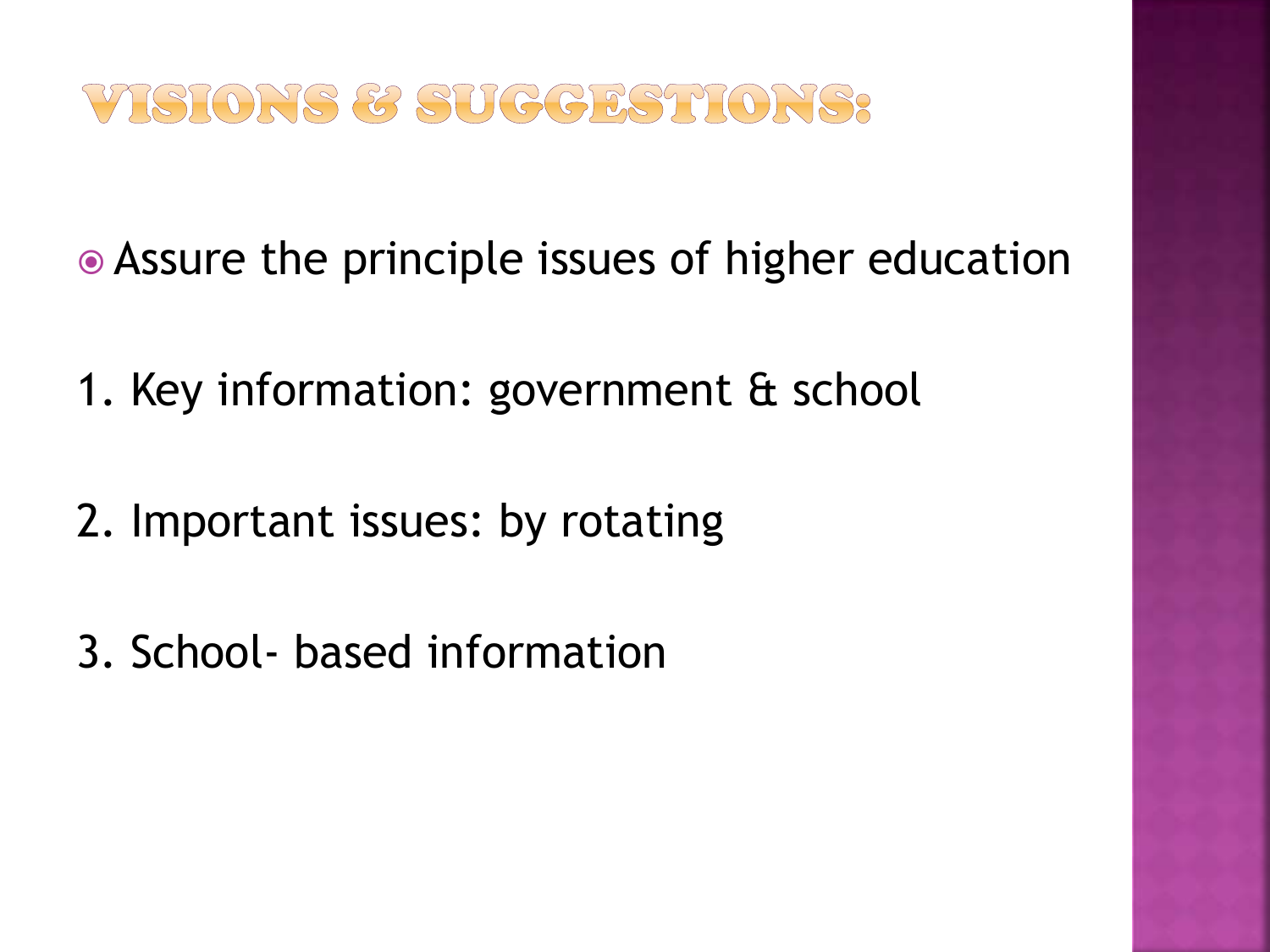

• Strengthen the support system and advance corresponding services

1. Attain Information Security management System (ISMS)

- 2. Establish On-line Analysis System (OAS)
- 3. Improve the use of data